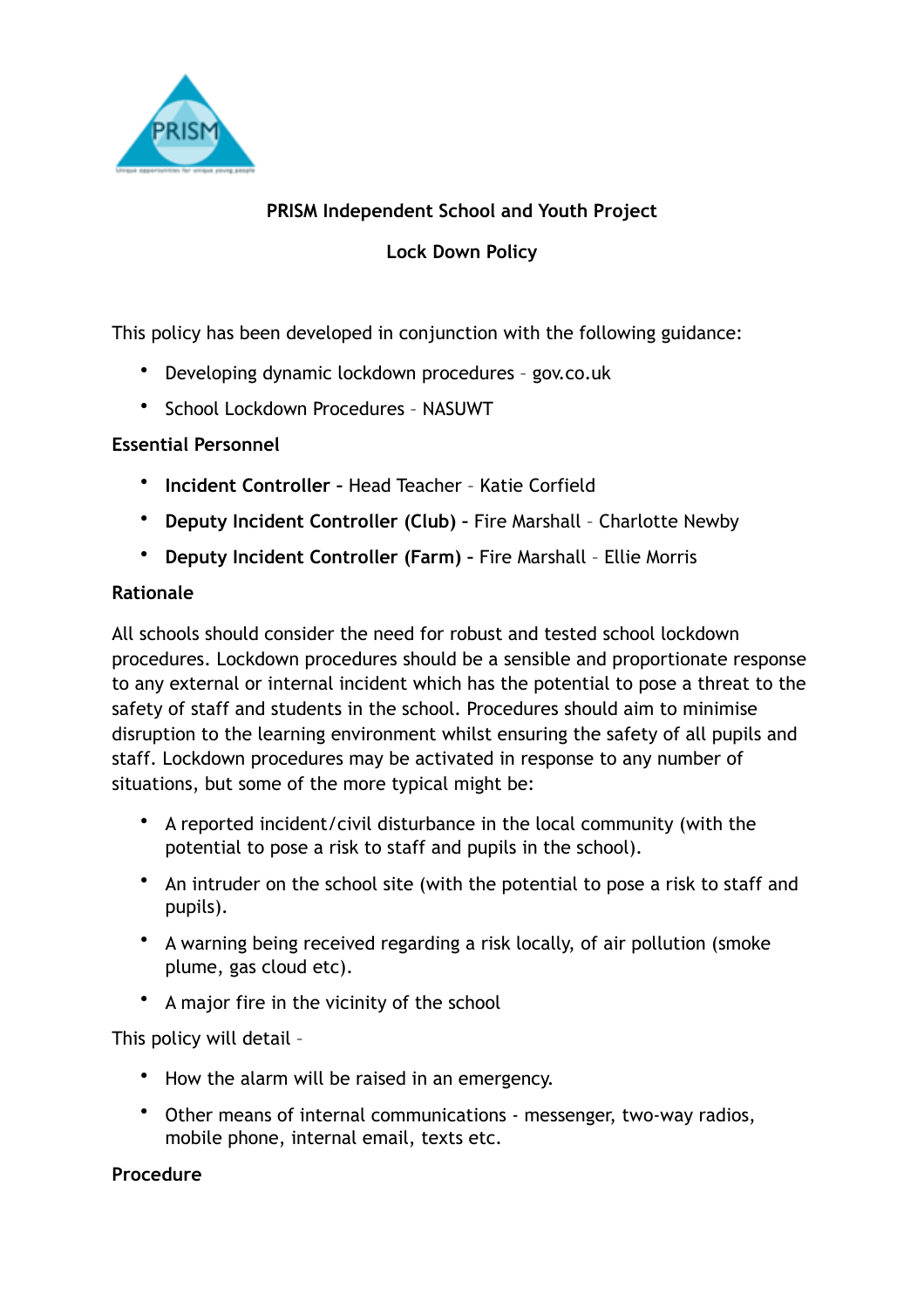

Staff are alerted to the activation of the lockdown procedure plan by the following recognised signals:

- 1. An air horn repeatedly sounding or the use of alarms on internal CCTV.
- 2. A text message stating FULL LOCKDOWN or PARTIAL LOCKDOWN

Pupils who are outside of the school buildings are brought inside as quickly as possible. Those inside:

- The Main site should move quickly and calmly to the Senior Leadership Office on the lower level of building where a register will be taken. If this is not possible, pupils should stay in their own classroom.
- The City farm site should move quickly and calmly to the classroom corridor in the main building where they will be registered. If this is not possible, pupils should move to the nearest lockable building.

All external doors and, as necessary, windows are locked (depending on the circumstances, internal classroom doors may also need to be locked).

Once in lockdown mode:

- staff should notify the incident controller immediately of any pupils not accounted for (and instigate an immediate search for any missing)
- Staff should encourage the pupils to keep calm
- As appropriate, the school should establish communication with the Emergency Services as soon as possible
- If necessary, parents should be notified as soon as it is practicable to do so via text message or telephone call. Pupils will not be released to parents during a lockdown
- If it is necessary to evacuate the building, the fire alarm will be sounded
- Staff should await further instructions.

It is of vital importance that the school's lockdown procedures are familiar to members of the senior management team, teaching staff, non-teaching staff and volunteers. To achieve this, a lockdown drill will be undertaken at least once a year. Pupils will be made aware of the plan during induction and will take part in at least one lockdown drill per year. A copy of the lockdown plan will be made available to parents and referring schools on request.

As good practice, at various pre planned times of the year, leaders will: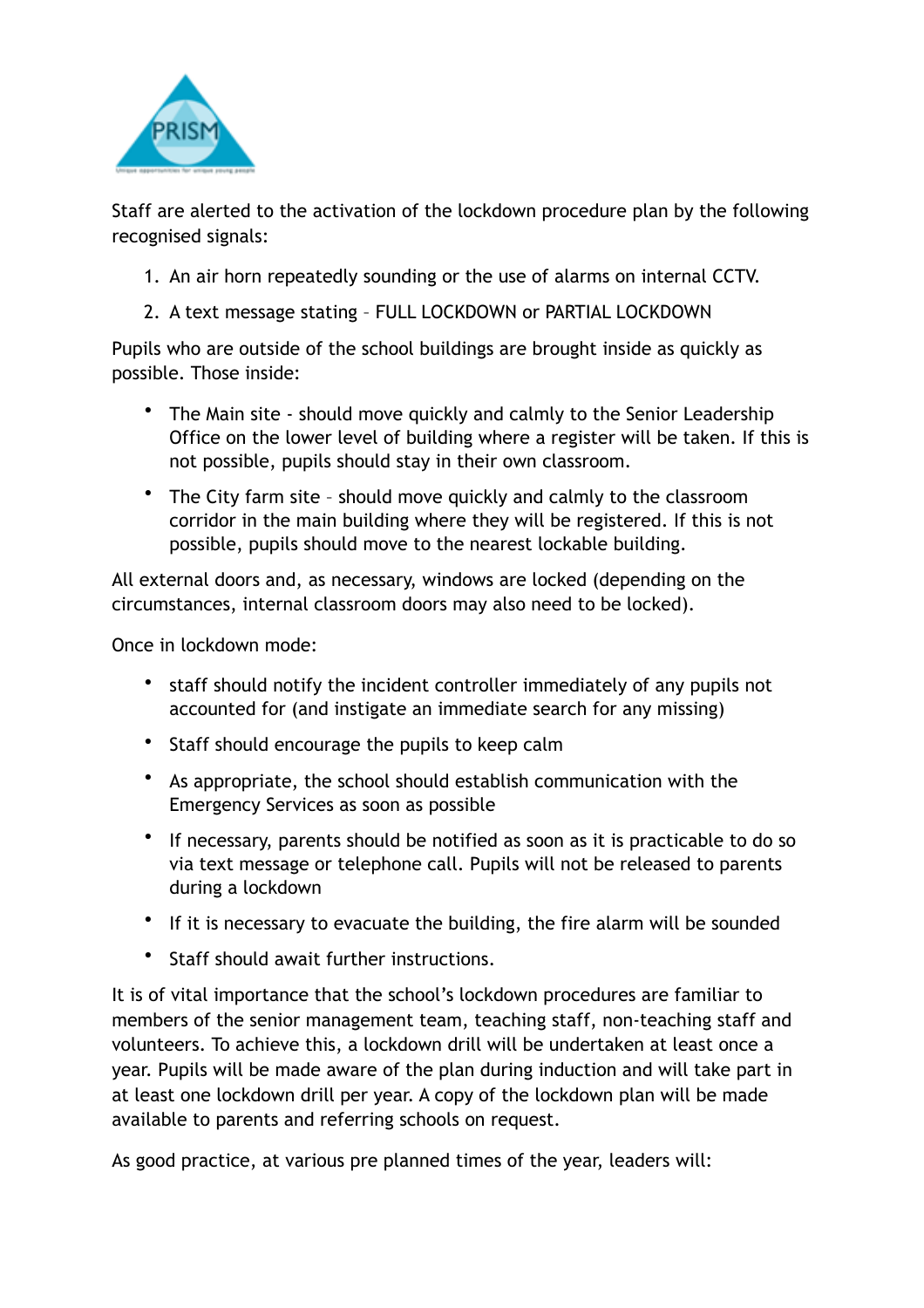

- A. Conduct several tabletop exercises with the senior management team to test the procedures against various scenario
- B. Rehearse lockdown arrangements with all staff and pupils
- C. Display lockdown drill information in every classroom alongside information relating to fire drills.

#### **Lockdown Arrangements**

**Partial Lockdown** (Alert to staff: 'PARTIAL LOCKDOWN')

This may be as a result of a reported incident / civil disturbance in the local community with the potential to pose a risk to staff and pupils in the school. It may also be as a result of a warning being received regarding the risk of air pollution, etc.

Immediate action:

- All outside activity to cease immediately, pupils and staff return to the main building.
- All staff and pupils remain in building and external doors and windows locked - free movement may permitted within the building dependent upon circumstances.

All situations are different. Once all staff and pupils are safely inside, senior staff will conduct an ongoing and dynamic risk assessment based on advice from the emergency services. This can then be communicated to staff and pupils.

'Partial lockdown' is a precautionary measure but puts the school in a state of readiness (whilst retaining a degree of normality) should the situation escalate.

## **Full Lockdown** (Alert to staff: 'FULL LOCKDOWN')

This signifies an immediate threat to the school. This may or not be an escalation of a partial lockdown.

Immediate action:

• All pupils return proceed to the lock down point: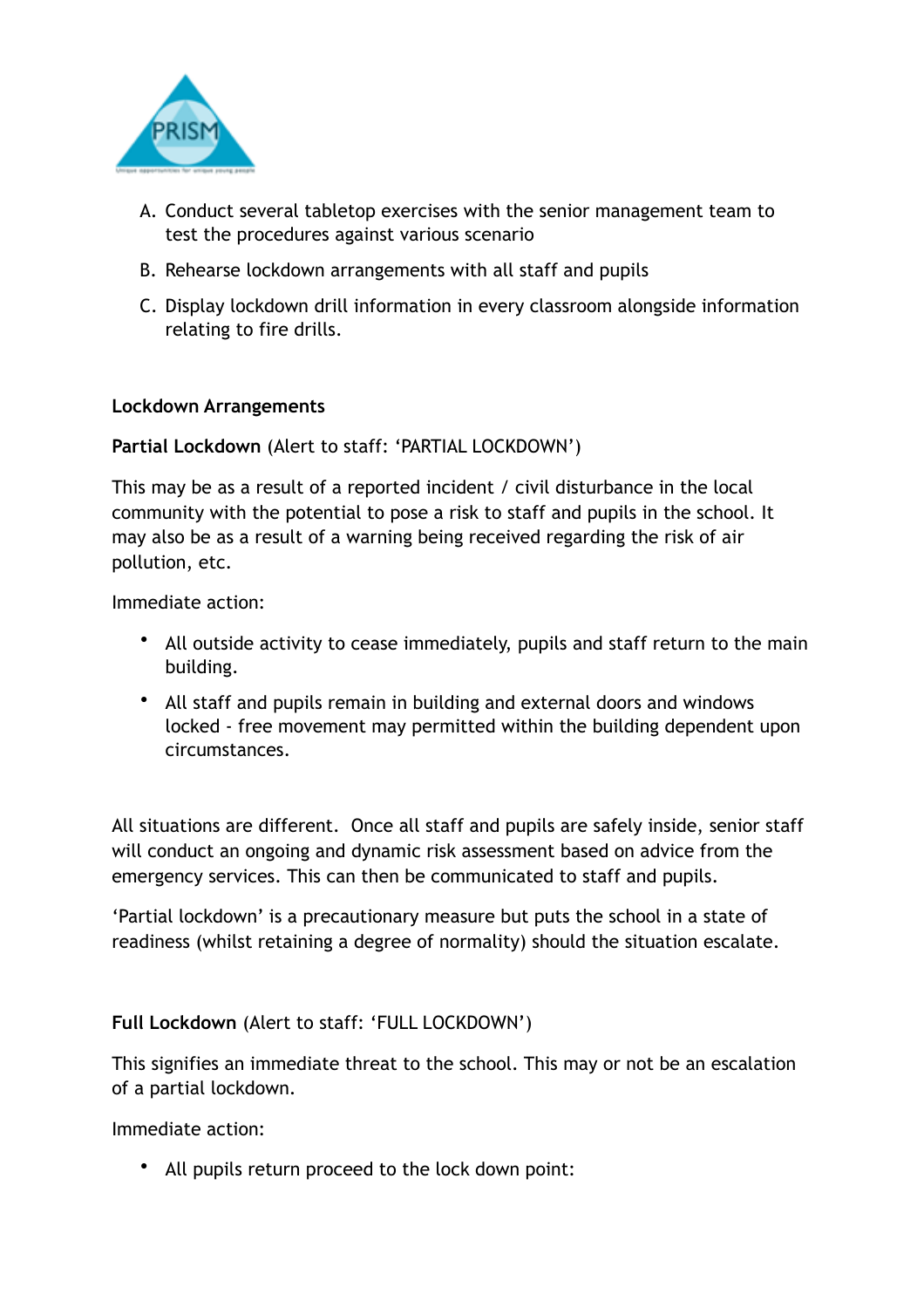

- o Club Senior Leaders Office
- o Farm Main Building corridor
- External doors locked, gates fastened and steel bars put into place.
- Classroom doors locked (where a member of staff with key is present)
- Windows locked, blinds drawn, pupils sit quietly out of sight (e.g. under desk, along the walls)
- Register taken the incident control team will contact each class in turn for an attendance report
- Staff and pupils remain in lock down until it has been lifted by the incident controller in conjunction with the emergency services.

At any point during the lockdown, the fire alarm may sound which is a cue to evacuate the building.

During the lockdown, staff will keep agreed lines of communication open (mobile phone's) but not make unnecessary calls to the incident control team as this could delay more important communication.

## **Communication between parents and the school**

School lockdown procedures, especially arrangements for communicating with parents, will be routinely shared with parents

In the event of an actual lockdown, any incident or development will be communicated to parents as soon as is practicable. Leaders acknowledge that parents will be concerned but regular communication of accurate information will help to alleviate undue anxiety.

Parents should be given enough information about what will happen so that they:

- Are reassured that the school understands their concern for their child's welfare, and that it is doing everything possible to ensure his/her safety
- Do not need to contact the school. Calling the school could tie up telephone lines that are needed for contacting emergency providers
- Do not come to the school. They could interfere with emergency provider's access to the school and may even put themselves and others in danger